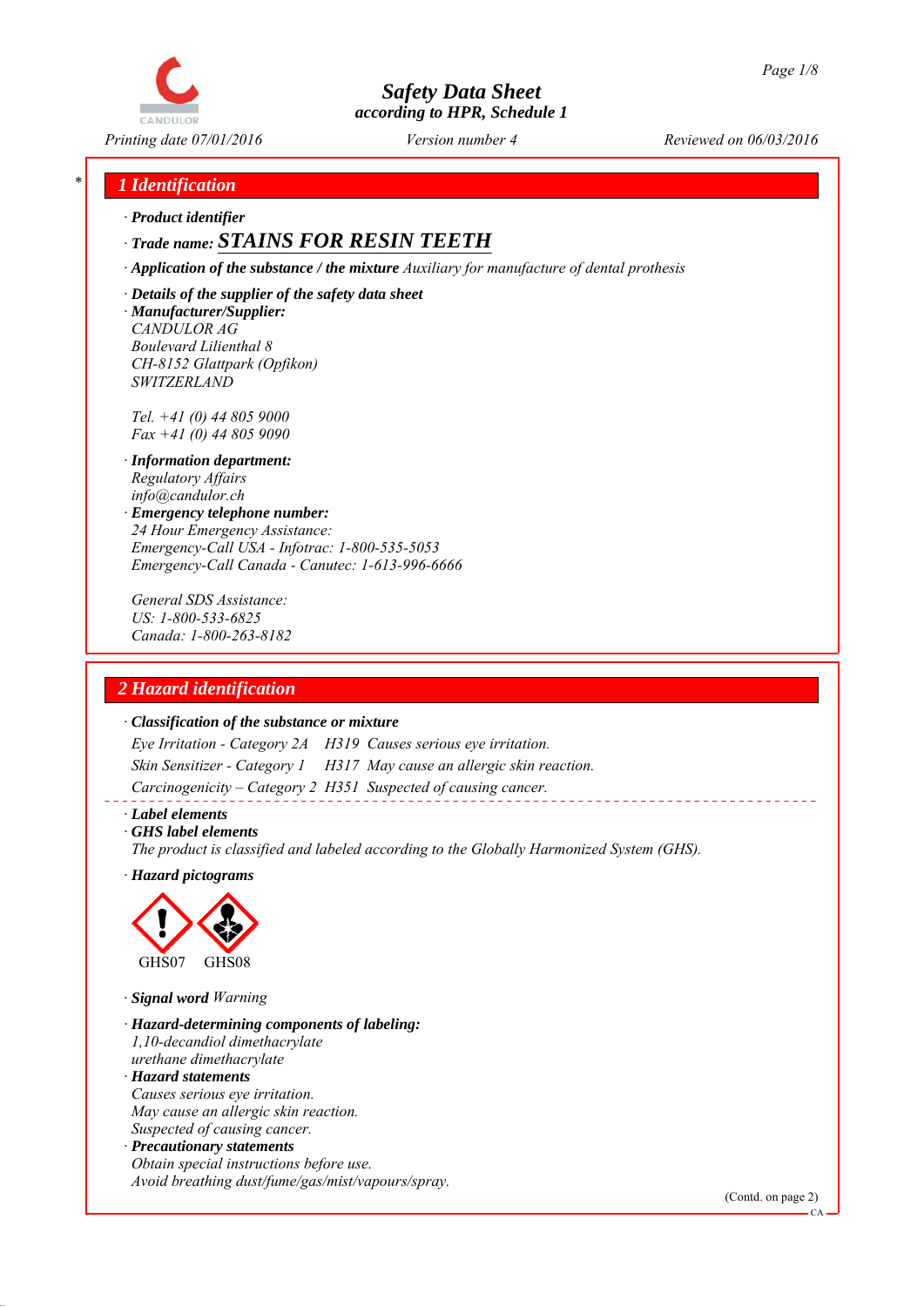*Printing date 07/01/2016 Reviewed on 06/03/2016 Version number 4*

# *Trade name: STAINS FOR RESIN TEETH*

|                                                                            |                                                                                                                                                                                         | (Contd. of page 1) |
|----------------------------------------------------------------------------|-----------------------------------------------------------------------------------------------------------------------------------------------------------------------------------------|--------------------|
|                                                                            | Wear protective gloves/protective clothing/eye protection/face protection.                                                                                                              |                    |
| Wash thoroughly after handling.                                            |                                                                                                                                                                                         |                    |
|                                                                            | Contaminated work clothing should not be allowed out of the workplace.                                                                                                                  |                    |
|                                                                            | Do not handle until all safety precautions have been read and understood.<br>IF IN EYES: Rinse cautiously with water for several minutes. Remove contact lenses, if present and easy to |                    |
| do. Continue rinsing.                                                      |                                                                                                                                                                                         |                    |
|                                                                            | Specific treatment (see on this label).                                                                                                                                                 |                    |
|                                                                            | IF ON SKIN: Wash with plenty of water.                                                                                                                                                  |                    |
|                                                                            | IF exposed or concerned: Get medical advice/attention.                                                                                                                                  |                    |
|                                                                            | If skin irritation or rash occurs: Get medical advice/attention.                                                                                                                        |                    |
|                                                                            | If eye irritation persists: Get medical advice/attention.                                                                                                                               |                    |
| Store locked up.                                                           | Take off contaminated clothing and wash it before reuse.                                                                                                                                |                    |
|                                                                            | Dispose of contents/container in accordance with local/regional/national/international regulations.                                                                                     |                    |
| Classification system:                                                     |                                                                                                                                                                                         |                    |
| $\cdot$ NFPA ratings (scale 0 - 4)                                         |                                                                                                                                                                                         |                    |
| $\cdot$ HMIS-ratings (scale 0 - 4)<br><b>HEALTH</b><br>$\blacksquare$      | $Health = 1$<br>$Fire = 0$<br>$Reactivity = 0$<br>$Health = 1$                                                                                                                          |                    |
| $\boxed{0}$<br><b>FIRE</b><br>REACTIVITY $\boxed{0}$ <i>Reactivity</i> = 0 | $Fire = 0$                                                                                                                                                                              |                    |
| $\cdot$ Other hazards<br>· PBT: Not applicable.<br>· vPvB: Not applicable. | · Results of PBT and vPvB assessment                                                                                                                                                    |                    |
|                                                                            |                                                                                                                                                                                         |                    |
|                                                                            | <b>3 Composition/Information on ingredients</b>                                                                                                                                         |                    |
|                                                                            | · Chemical characterization: Mixtures<br>· Description: Mixture of the substances listed below with nonhazardous additions.                                                             |                    |
| · Dangerous components:                                                    |                                                                                                                                                                                         |                    |
|                                                                            | CAS: $6701-13-9$ 1,10-decandiol dimethacrylate                                                                                                                                          | $10 - 13\%$ w/w    |
|                                                                            | CAS: 43048-08-4 tricyclodocane dimethanol dimethacrylate                                                                                                                                | $5 - 10\%$ w/w     |
|                                                                            | CAS: 72869-86-4 urethane dimethacrylate                                                                                                                                                 | $1 - 3\%$ w/w      |
| $CAS: 13463-67-7$ titanium dioxide                                         |                                                                                                                                                                                         | $0.3 - 1\%$ w/w    |

## *\* 4 First aid measures*

## *∙ Description of first aid measures*

*∙ After inhalation:*

*Supply fresh air and to be sure call for a doctor.*

- *In case of unconsciousness place patient stably in side position for transportation.*
- *∙ After skin contact: Rinse with water.*

*∙ After eye contact: Rinse opened eye for several minutes under running water. Then consult a doctor.*

*∙ After swallowing: If symptoms persist consult doctor.*

*∙ Most important symptoms and effects, both acute and delayed No further relevant information available.*

(Contd. on page 3)

 $CA$ 

*<sup>∙</sup> Information for doctor:*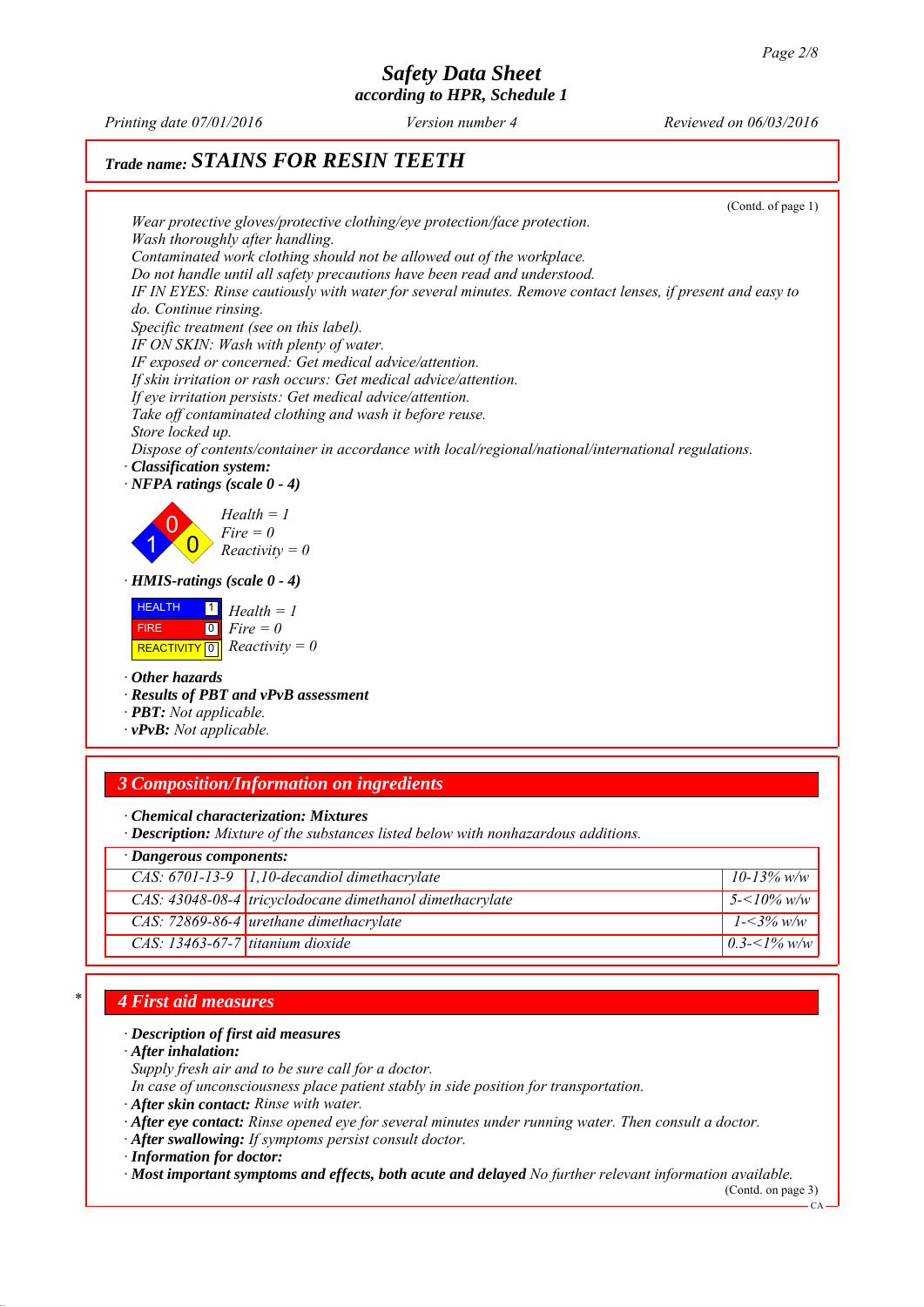*Printing date 07/01/2016 Reviewed on 06/03/2016 Version number 4*

# *Trade name: STAINS FOR RESIN TEETH*

(Contd. of page 2)

*∙ Indication of any immediate medical attention and special treatment needed No further relevant information available.*

## *5 Firefighting measures*

- *∙ Extinguishing media*
- *∙ Suitable extinguishing agents:*
- *CO2, extinguishing powder or water spray. Fight larger fires with water spray or alcohol resistant foam.*
- *∙ Special hazards arising from the substance or mixture No further relevant information available.*
- *∙ Advice for firefighters*
- *∙ Protective equipment: No special measures required.*

### *6 Accidental release measures*

*∙ Personal precautions, protective equipment and emergency procedures Not required.*

- *∙ Environmental precautions: Do not allow to enter sewers/ surface or ground water.*
- *∙ Methods and material for containment and cleaning up: Pick up mechanically.*
- *∙ Reference to other sections*
- *See Section 7 for information on safe handling.*
- *See Section 8 for information on personal protection equipment.*
- *See Section 13 for disposal information.*

#### *7 Handling and storage*

*∙ Handling:*

*∙ Precautions for safe handling*

*For use in dentistry only.*

*Only adequately trained personnel should handle this product.*

*∙ Information about protection against explosions and fires: No special measures required.*

*∙ Conditions for safe storage, including any incompatibilities*

*∙ Storage:*

*∙ Requirements to be met by storerooms and receptacles: Store only in the original receptacle.*

- *∙ Information about storage in one common storage facility: Not required.*
- *∙ Further information about storage conditions:*
- *Protect from exposure to the light.*
- *Protect from heat and direct sunlight.*
- *Keep receptacle tightly sealed.*

*∙ Specific end use(s) No further relevant information available.*

## *8 Exposure controls/ Personal protection*

*∙ Additional information about design of technical systems: No further data; see item 7.*

- *∙ Control parameters*
- *∙ Components with limit values that require monitoring at the workplace:*
- *The product does not contain any relevant quantities of materials with critical values that have to be monitored at the workplace.*
- *∙ Additional information: The lists that were valid during the creation were used as basis.*

(Contd. on page 4)

CA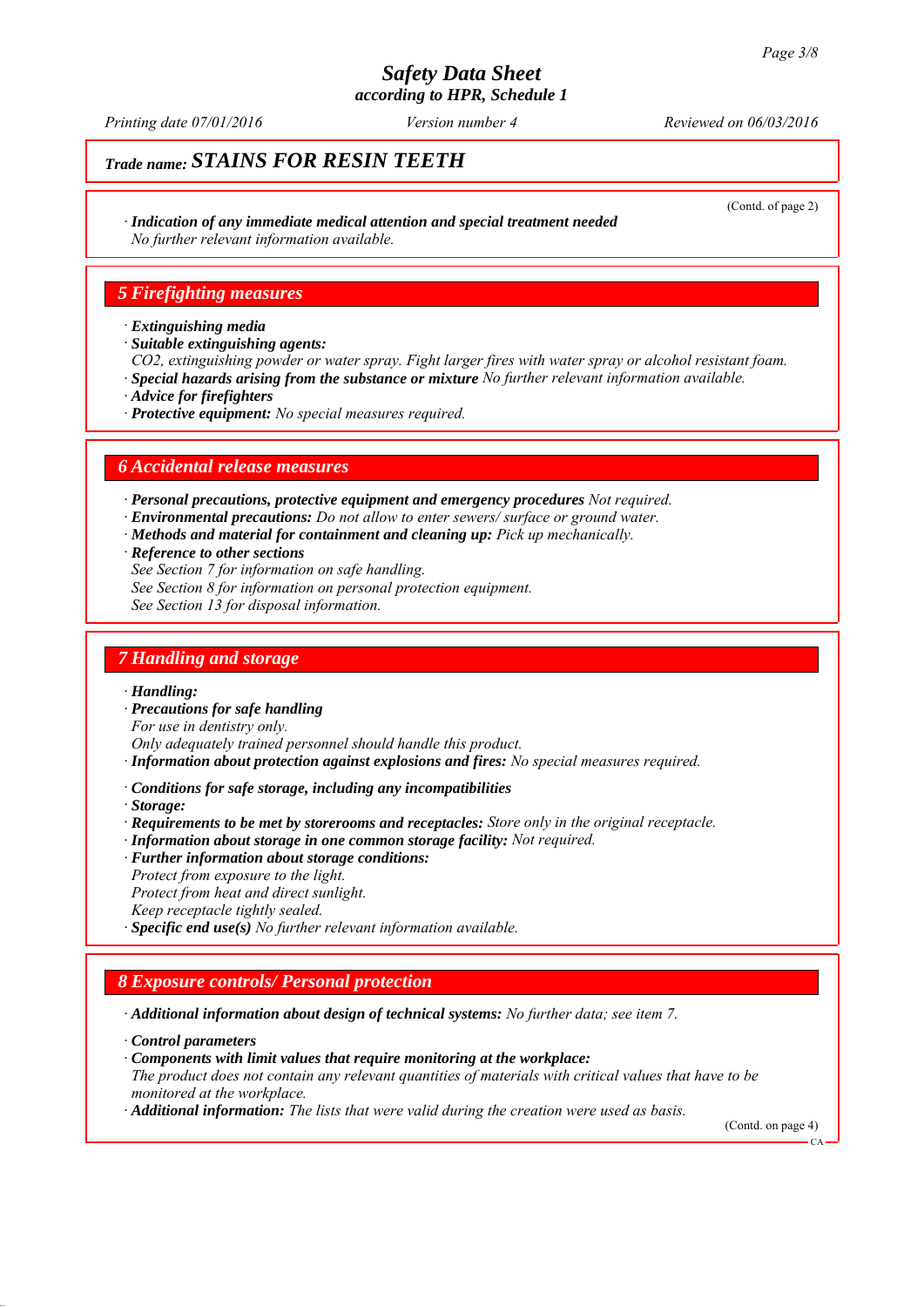*Printing date 07/01/2016 Reviewed on 06/03/2016 Version number 4*

# *Trade name: STAINS FOR RESIN TEETH*

(Contd. of page 3)

*∙ Exposure controls*

- *∙ Personal protective equipment:*
- *∙ General protective and hygienic measures:*
- *Usual hygienic measures for dental practice and dental laboratories. Wash hands before breaks and at the end of work.*
- *Keep away from foodstuffs, beverages and feed.*
- *Avoid contact with the eyes and skin.*
- *∙ Breathing equipment: Not required.*
- *∙ Protection of hands:*



*Protective gloves*

*After use of gloves apply skin-cleaning agents and skin cosmetics.*

#### *∙ Material of gloves*

*The selection of the suitable gloves does not only depend on the material, but also on further marks of quality and varies from manufacturer to manufacturer. As the product is a preparation of several substances, the resistance of the glove material can not be calculated in advance and has therefore to be checked prior to the application.*

*∙ Penetration time of glove material*

*The exact break through time has to be found out by the manufacturer of the protective gloves and has to be observed.*

*∙ Eye protection: Safety glasses*

| <b>9 Physical and chemical properties</b>               |                                               |  |  |  |
|---------------------------------------------------------|-----------------------------------------------|--|--|--|
| · Information on basic physical and chemical properties |                                               |  |  |  |
| <b>General Information</b>                              |                                               |  |  |  |
| $\cdot$ Appearance:                                     |                                               |  |  |  |
| Form:                                                   | Pasty                                         |  |  |  |
| Color:                                                  | According to product specification            |  |  |  |
| $\cdot$ Odor:                                           | Characteristic                                |  |  |  |
| · Odor threshold:                                       | Not determined.                               |  |  |  |
| $\cdot$ pH-value:                                       | Not determined.                               |  |  |  |
| Change in condition                                     |                                               |  |  |  |
| <b>Melting point/Melting range:</b>                     | Undetermined.                                 |  |  |  |
| <b>Boiling point/Boiling range:</b>                     | Undetermined.                                 |  |  |  |
| · Flash point:                                          | Not applicable.                               |  |  |  |
| · Flammability (solid, gaseous):                        | Not applicable.                               |  |  |  |
| $\cdot$ Auto igniting:                                  | Product is not selfigniting.                  |  |  |  |
| Danger of explosion:                                    | Product does not present an explosion hazard. |  |  |  |
| <b>Explosion limits:</b>                                |                                               |  |  |  |
| Lower:                                                  | Not determined                                |  |  |  |
| Upper:                                                  | Not determined.                               |  |  |  |
| · Vapor pressure:                                       | Not determined.                               |  |  |  |
| $\cdot$ Density:                                        | Not determined.                               |  |  |  |
| $\cdot$ Relative density                                | Not determined.                               |  |  |  |
| · Vapor density                                         | Not determined.                               |  |  |  |

CA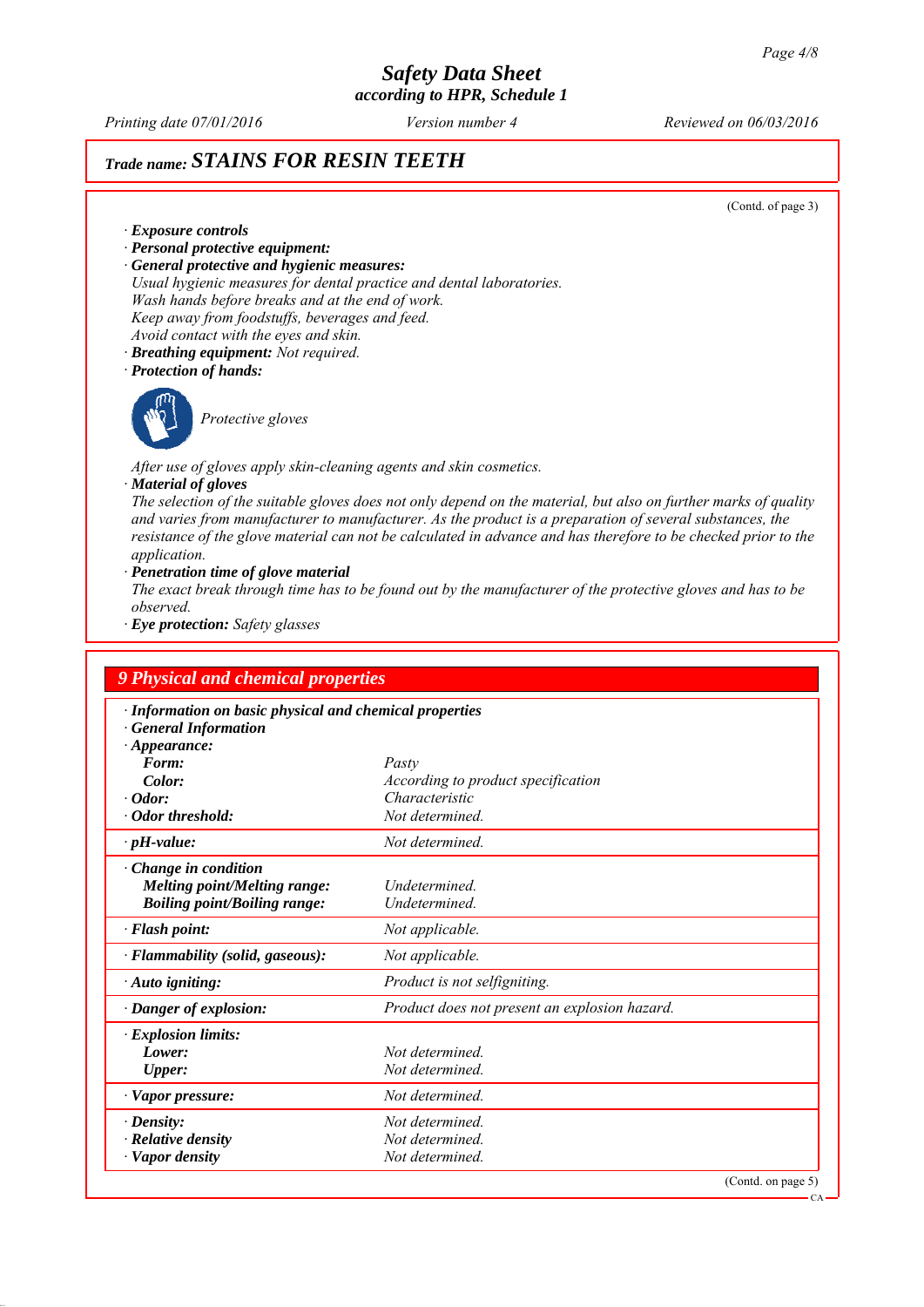*Printing date 07/01/2016 Reviewed on 06/03/2016 Version number 4*

# *Trade name: STAINS FOR RESIN TEETH*

|                                                            |                   | (Contd. of page 4) |  |  |
|------------------------------------------------------------|-------------------|--------------------|--|--|
| $\cdot$ Evaporation rate                                   | Not determined.   |                    |  |  |
| · Solubility in / Miscibility with                         |                   |                    |  |  |
| Water:                                                     | Nearly insoluble. |                    |  |  |
| · Partition coefficient (n-octanol/water): Not determined. |                   |                    |  |  |
| $\cdot$ Viscosity:                                         | Not determined    |                    |  |  |
| Dynamic:                                                   |                   |                    |  |  |
| Kinematic:                                                 | Not determined    |                    |  |  |
|                                                            |                   |                    |  |  |

#### *10 Stability and reactivity*

*∙ Reactivity No further relevant information available.*

#### *∙ Chemical stability*

*Stable under normal handling and storage conditions.*

*Photoreactive (Danger of polymerization).*

- *∙ Thermal decomposition / conditions to be avoided: No decomposition if used according to specifications.*
- *∙ Possibility of hazardous reactions No dangerous reactions known.*
- *∙ Conditions to avoid*

*Protect from exposure to the light.*

*Keep away from heat and direct sunlight.*

*∙ Incompatible materials: No further relevant information available.*

*∙ Hazardous decomposition products: None under normal conditions of storage and use.*

### *\* 11 Toxicological information*

*∙ Information on toxicological effects*

*∙ Acute toxicity:*

*∙ on the skin: No irritant effect.*

*∙ on the eye: Irritating effect.*

*∙ Sensitization: Sensitization possible through skin contact.*

*∙ Additional toxicological information: No further relevant information available.*

*∙ Carcinogenic categories*

*∙ IARC (International Agency for Research on Cancer)*

*CAS: 13463-67-7 titanium dioxide*

*∙ NTP (National Toxicology Program)*

*None of the ingredients is listed.*

*∙ OSHA-Ca (Occupational Safety & Health Administration)*

*None of the ingredients is listed.*

## *12 Ecological information*

*∙ Toxicity*

*∙ Aquatic toxicity: No further relevant information available.*

*∙ Persistence and degradability No further relevant information available.*

*∙ Behavior in environmental systems:*

*∙ Bioaccumulative potential No further relevant information available.*

*∙ Mobility in soil No further relevant information available.*

(Contd. on page 6)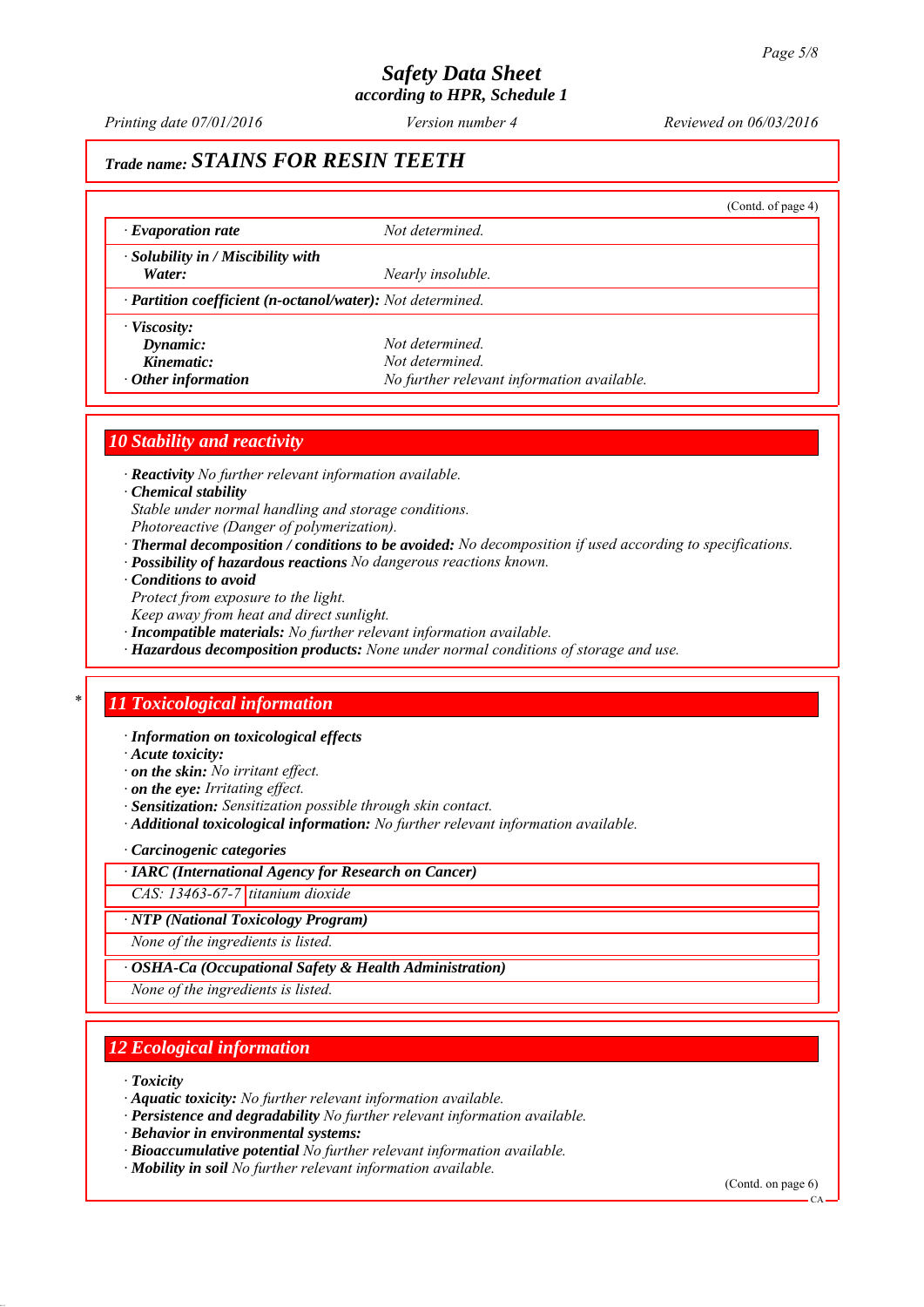*Printing date 07/01/2016 Reviewed on 06/03/2016 Version number 4*

# *Trade name: STAINS FOR RESIN TEETH*

(Contd. of page 5)

#### *∙ Additional ecological information:*

*∙ General notes:*

*Water hazard class 3 (Self-assessment): extremely hazardous for water*

*Do not allow product to reach ground water, water course or sewage system, even in small quantities.*

#### *∙ Results of PBT and vPvB assessment*

*∙ PBT: Not applicable.*

*∙ vPvB: Not applicable.*

*∙ Other adverse effects No further relevant information available.*

#### *13 Disposal considerations*

### *∙ Waste treatment methods*

#### *∙ Recommendation:*

*Take to an approved landfill or a waste incineration plant, under conditions approved by the local authority.*

*∙ Uncleaned packagings:*

*∙ Recommendation: Disposal must be made according to official regulations.*

#### *14 Transport information*

| $\cdot$ UN-Number                                  |                                                             |
|----------------------------------------------------|-------------------------------------------------------------|
| · DOT, TDG, ADN, IMDG, IATA                        | Void                                                        |
|                                                    |                                                             |
| $\cdot$ UN proper shipping name                    |                                                             |
| · DOT, TDG, ADN, IMDG, IATA                        | Void                                                        |
| $\cdot$ Transport hazard class(es)                 |                                                             |
| · DOT, TDG, ADN, IMDG, IATA                        |                                                             |
| · Class                                            | Void                                                        |
|                                                    |                                                             |
| · Packing group                                    |                                                             |
| · DOT, TDG, IMDG, IATA                             | Void                                                        |
|                                                    |                                                             |
| · Environmental hazards:                           |                                                             |
| $\cdot$ Marine pollutant:                          | No                                                          |
| · Special precautions for user                     | Not applicable.                                             |
| $\cdot$ Transport in bulk according to Annex II of |                                                             |
| <b>MARPOL73/78 and the IBC Code</b>                |                                                             |
|                                                    | Not applicable.                                             |
| $\cdot$ Transport/Additional information:          | Product is not classified as a dangerous good for transport |
|                                                    | (ADR, IMDG, IATA).                                          |
|                                                    |                                                             |
| · UN "Model Regulation":                           | Void                                                        |
|                                                    |                                                             |

#### *15 Regulatory information*

*∙ Safety, health and environmental regulations/legislation specific for the substance or mixture*

*∙ Sara*

*∙ Section 355 (extremely hazardous substances):*

*None of the ingredients is listed.*

*∙ Section 313 (Specific toxic chemical listings):*

*None of the ingredients is listed.*

(Contd. on page 7)

CA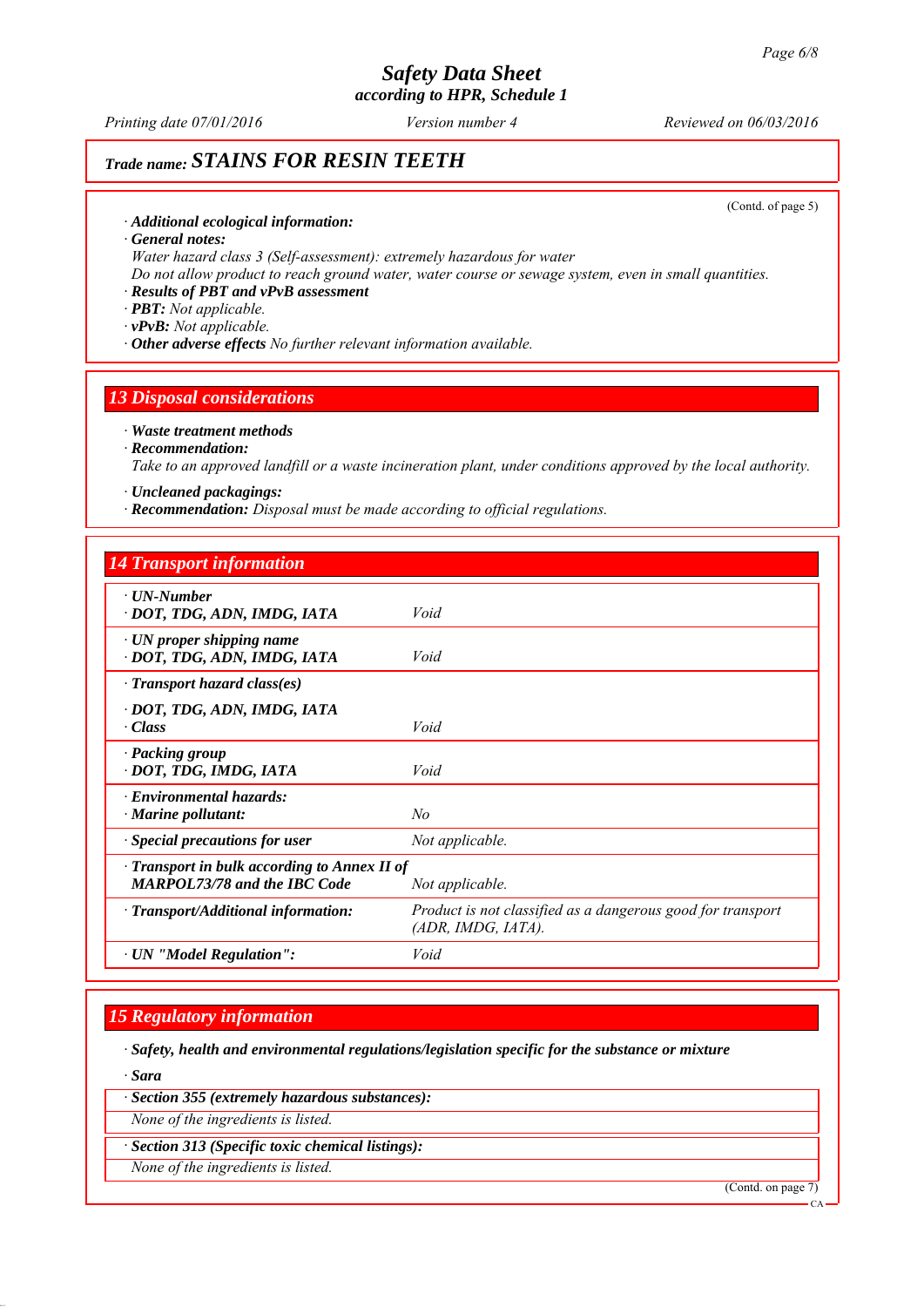*Printing date 07/01/2016 Reviewed on 06/03/2016 Version number 4*

(Contd. of page 6)

# *Trade name: STAINS FOR RESIN TEETH*

*∙ TSCA (Toxic Substances Control Act):*

*All ingredients are listed.*

*∙ Proposition 65*

*∙ Chemicals known to cause cancer:*

*CAS: 13463-67-7 titanium dioxide*

*∙ Chemicals known to cause reproductive toxicity for females:*

*None of the ingredients is listed.*

*∙ Chemicals known to cause reproductive toxicity for males:*

*None of the ingredients is listed.*

*∙ Chemicals known to cause developmental toxicity:*

*None of the ingredients is listed.*

#### *∙ Carcinogenic categories*

*∙ EPA (Environmental Protection Agency)*

*None of the ingredients is listed.*

*∙ TLV (Threshold Limit Value established by ACGIH)*

*CAS: 13463-67-7 titanium dioxide A4*

*∙ NIOSH-Ca (National Institute for Occupational Safety and Health)*

*CAS: 13463-67-7 titanium dioxide*

*∙ GHS label elements*

*The product is classified and labeled according to the Globally Harmonized System (GHS). ∙ Hazard pictograms*



*∙ Signal word Warning*

*∙ Hazard-determining components of labeling:*

*1,10-decandiol dimethacrylate*

*urethane dimethacrylate*

## *∙ Hazard statements*

*Causes serious eye irritation. May cause an allergic skin reaction. Suspected of causing cancer.*

#### *∙ Precautionary statements*

*Obtain special instructions before use.*

*Avoid breathing dust/fume/gas/mist/vapours/spray.*

- *Wear protective gloves/protective clothing/eye protection/face protection.*
- *Wash thoroughly after handling.*

*Contaminated work clothing should not be allowed out of the workplace.*

*Do not handle until all safety precautions have been read and understood.*

*IF IN EYES: Rinse cautiously with water for several minutes. Remove contact lenses, if present and easy to do. Continue rinsing.*

*Specific treatment (see on this label).*

*IF ON SKIN: Wash with plenty of water.*

*IF exposed or concerned: Get medical advice/attention.*

*If skin irritation or rash occurs: Get medical advice/attention.*

*If eye irritation persists: Get medical advice/attention.*

(Contd. on page 8)